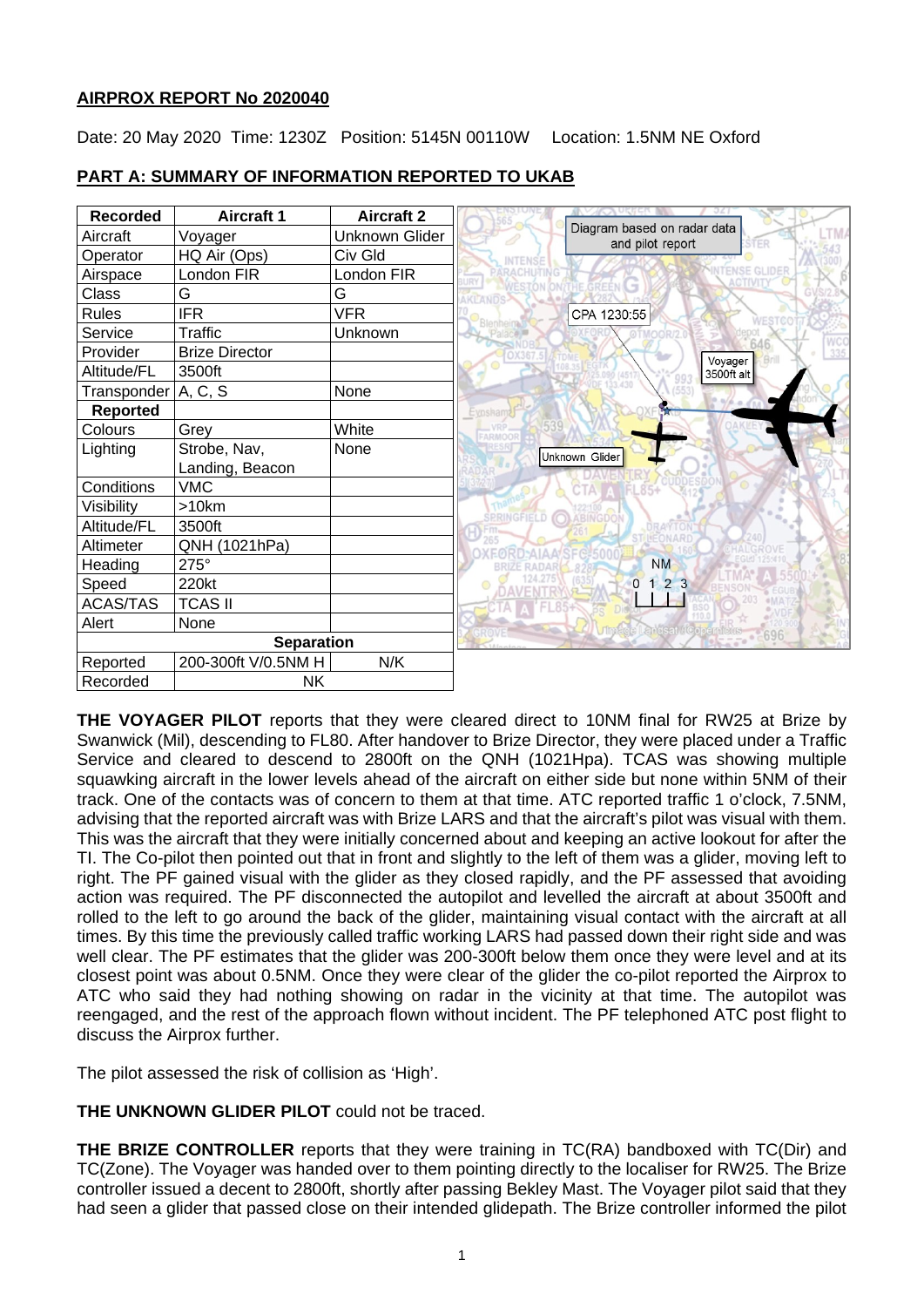that there was nothing seen on radar. Later the Brize controller was informed by the Brize Supervisor that the Voyager pilot was treating the incident as an Airprox.

#### **Factual Background**

The weather at Brize Norton was recorded as follows:

METAR EGVN 201220Z 20007KT CAVOK 24/10 Q1020 NOSIG RMK BLU BLU

### **Analysis and Investigation**

### **Military ATM**

The Voyager was returning to Brize from an overseas flight and being positioned for the ILS approach to RW25 at Brize. Whilst in the descent to altitude 2800ft, the Voyager pilot reported passing a glider by an estimated ¼ of a mile, slightly below, on their flight path.

The Brize Approach position was occupied by a trainee and a mentor controller. Due to reduced traffic levels (as a result of COVID-19) they were also bandboxing Approach with the Director and Zone frequencies although traffic loading was light with only one other aircraft under their control. Following the reported Airprox, the Brize Approach Controller confirmed that the glider was not displaying on radar.

The Radar Analysis Cell were unable to positively identify the glider on radar. Analysis of the Brize R/T transcript shows that in the run up to this incident, Traffic Information was passed to the Voyager pilot on another aircraft and, shortly after being cleared for the ILS approach, the Airprox was declared.

It is unfortunate that, in this instance, the glider was not visible on the Brize Approach Controller's radar screen which meant they were unable to provide Traffic Information to the Voyager pilot about the glider.

#### **UKAB Secretariat**

The Voyager and unknown Glider pilots shared an equal responsibility for collision avoidance and not to operate in such proximity to other aircraft as to create a collision hazard.<sup>[1](#page-1-0)</sup> If the incident geometry is considered as converging then the Voyager pilot was required to give way to the Glider.<sup>[2](#page-1-1)</sup>

Prior to CPA an unknown track can be seen on the area radar replay, it is not known if this is the unknown glider or not but is coincident with the time the Voyager pilot turns to avoid the glider. Separation between the Voyager and the unknown radar contact is 0.2NM horizontally.



Figure 1: 1230:55 Voyager squawk 3112

<span id="page-1-0"></span><sup>1</sup> SERA.3205 Proximity. MAA RA 2307 paragraphs 1 and 2.

<span id="page-1-1"></span><sup>2</sup> SERA.3210 Right-of-way (c)(2) Converging. MAA RA 2307 paragraph 12.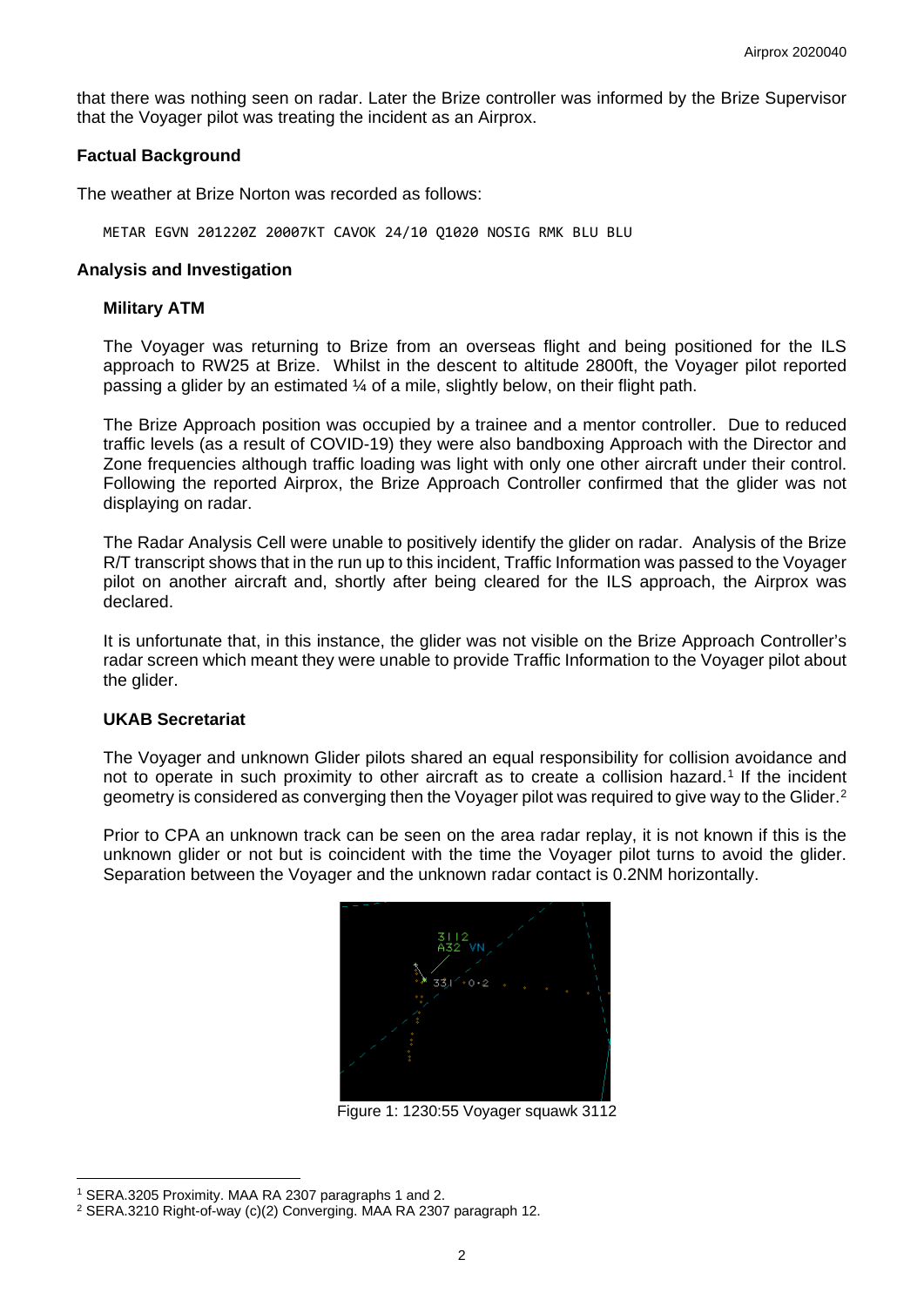## **Comments**

## **HQ Air Command**

This Airprox was subject to a Local Investigation (LI), which resulted in no recommendations. However, it highlights the importance of continued lookout when operating in Class G airspace and is commendable that the crews were able to spot the glider and manoeuvre to avoid conflict. Other RAF stations, where gliders are prevalent, have implemented barriers in ATC to aid SA for the possible locations of gliders using the internet based FLARM repeater. It has many caveats, but if the controllers believe the provision of FLARM derived altitude/height information would assist the pilot, this information will be passed, which has had tangible benefits for the units that use it. Unfortunately, this system is not in use at RAF Brize Norton, as with some other RAF units, due to the data source being unassured. The actions taken by the Voyager crew meant that the risk of collision was low.

## **BGA**

This is very congested airspace, and the Voyager crew are to be commended for their vigilance. It is unfortunate that the glider could not be traced; this is another example where compatible EC systems, and/or FLARM data being available to the Brize controller might well have improved everybody's situational awareness.

### **Summary**

An Airprox was reported when a Voyager and an unknown Glider flew into proximity 1.5NM NE of Oxford at 1230Z on Wednesday 20<sup>th</sup> May 2020. The Voyager pilot was operating under IFR in VMC and in receipt of a Traffic Service from Brize Norton. The unknown Glider pilot could not be traced.

### **PART B: SUMMARY OF THE BOARD'S DISCUSSIONS**

Information available consisted of reports from the Voyager crew, radar photographs/video recordings and reports from the air traffic controller involved. Relevant contributory factors mentioned during the Board's discussions are highlighted within the text in bold, with the numbers referring to the Contributory Factors table displayed in Part C.

The Board began by looking at the actions of the Voyager crew. They had been cleared to descend by the Brize controller to 2800ft for a straight-in ILS approach. Some members asked why they had started to descend straight away rather than carry out a Continuous Descent Approach (CDA). It was ascertained that whilst the Voyager Operating Manual highlights the benefits of a CDA, it does not specifically direct its use. Nevertheless, it was agreed that descending early into an area of known high traffic density was not best practice and the Voyager crew could have considered remaining higher to minimise the chance of encountering GA traffic who tend to be operating at lower altitudes. The Brize controller passed Traffic Information to the Voyager crew on a known aircraft that was working Brize, it was whilst the crew were looking for this identified traffic that one crew member saw the glider. On visually acquiring the glider the PF turned the Voyager to pass behind it (**CF3**). Members agreed that the Voyager crew should be commended for their lookout, especially with the high cockpit workload that they would have been managing at the time. Some members thought that a large aircraft in Class G airspace, especially operating in a high traffic area, would have been better served operating under a Deconfliction Service. The military members said that it was normal practice to request a Traffic Service in VMC because the crew were in Class G airspace with good weather and with all available aids. However, it was agreed that the type of service being used was not germane to this particular Airprox as the glider was not visible on the Brize controller's radar. Additionally, the Voyager crew believed that their intended flight path was sufficiently clear of traffic. The Board were heartened to learn that Brize are looking at the use of a Deconfliction Service in this area, rather than a Traffic Service, because of the high density of aircraft operating there. The Voyager's TCAS II did not detect the glider because they had incompatible equipment (**CF4**).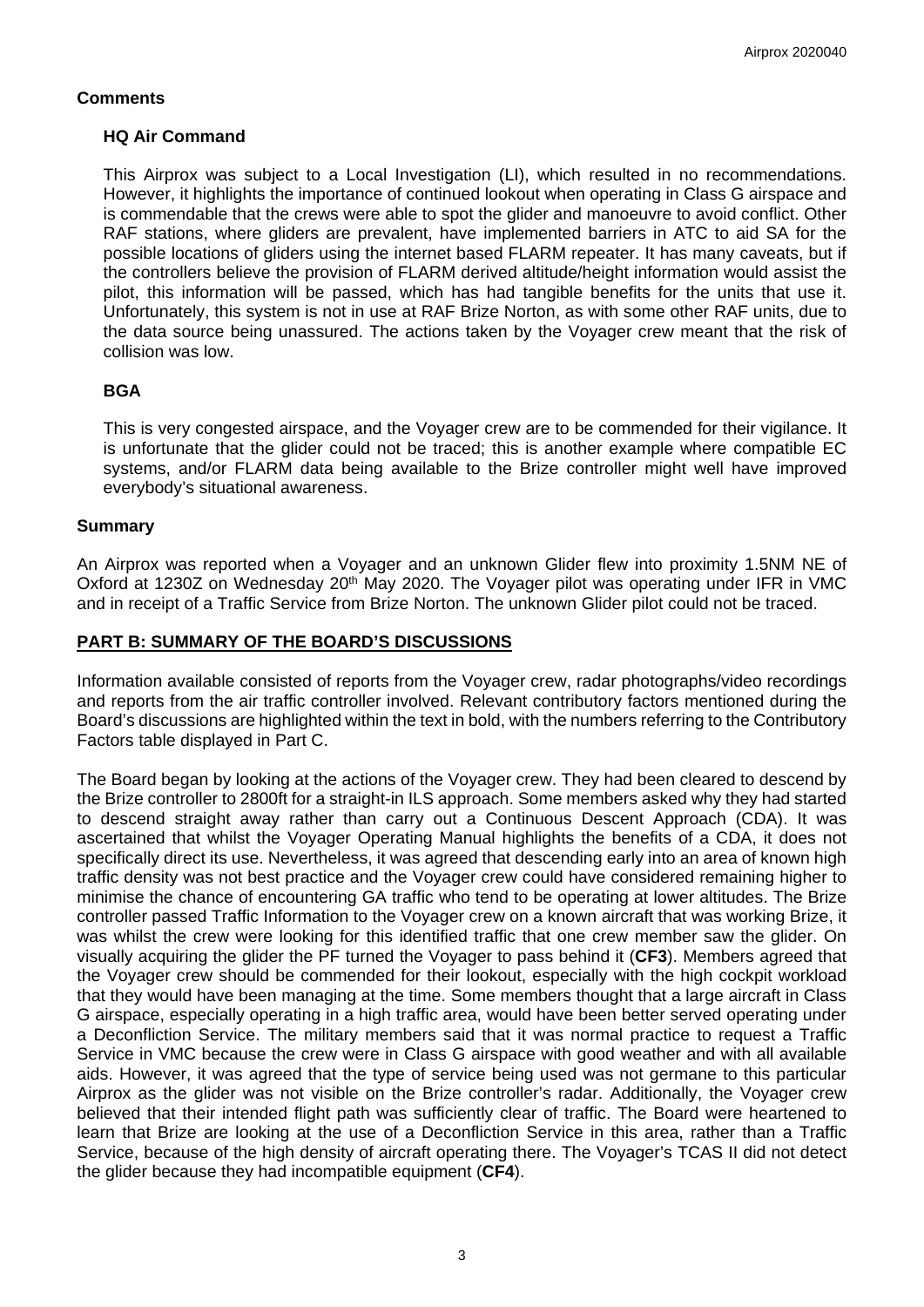Unfortunately, the glider pilot could not be traced.

Members asked why Brize ATC did not use FLARM equipment to increase the controller's situational awareness when some other military Air Traffic units do use it. The Military ATC advisor said that individual units are able use their discretion regarding the installation and use of FLARM because the data is not assured. On further discussion, it was stated by the ATC advisor that it is the FLARM height information that cannot be assured because legislature states that ATC cannot use geometric height information, it must be derived from the barometric pressure. The ATC advisor went on to say that the CAA is looking at cooperative EWS, ADS-B out, to be mandated for all aircraft from 2024 onwards. Board members said they were concerned about the slow progression of the EWS integration. The BGA member offered that some gliders do use barometric pressure with FLARM. Members opined that it could be helpful if the MAA had a universal approach to the use of FLARM in military ATC.

Turning to the actions of the Brize controller, the Board noted that the glider was not visible on the controller's radar and therefore the conflict could not be detected (**CF1 & 2**). Members wondered why the Voyager crew were not recovering via a Standard Arrival Route which would have minimised the Voyager crews' time around the Oxford area. Upon further investigation it was ascertained that there is no standard route because of the (normally) high traffic levels in surrounding airspace. This is especially applicable to aircraft approaching from the east as fixed routes can result in funnelling around the Oxford Area of Intense Aerial Activity (AIAA) consequently, crews are reliant upon their own navigation.

Turning to the risk, the Board agreed that although safety had been degraded the Voyager crew saw the glider early enough to take avoiding action and there was no risk of collision, a risk Category C.

# **PART C: ASSESSMENT OF CONTRIBUTORY FACTOR(S) AND RISK**

|               | 2020040                                                        |                                            |                                                                      |  |  |  |  |  |  |
|---------------|----------------------------------------------------------------|--------------------------------------------|----------------------------------------------------------------------|--|--|--|--|--|--|
| <b>CF</b>     | <b>Factor</b>                                                  | <b>Description</b>                         | <b>Amplification</b>                                                 |  |  |  |  |  |  |
|               | <b>Ground Elements</b>                                         |                                            |                                                                      |  |  |  |  |  |  |
|               | • Situational Awareness and Action                             |                                            |                                                                      |  |  |  |  |  |  |
|               | Contextual                                                     | • Situational Awareness and Sensory Events | The controller had only generic, late or no Situational<br>Awareness |  |  |  |  |  |  |
| $\mathcal{P}$ | <b>Human Factors</b>                                           | • Conflict Detection - Not Detected        |                                                                      |  |  |  |  |  |  |
|               | <b>Flight Elements</b>                                         |                                            |                                                                      |  |  |  |  |  |  |
|               | • Situational Awareness of the Conflicting Aircraft and Action |                                            |                                                                      |  |  |  |  |  |  |
| 3             | • Situational Awareness and Sensory Events<br>Contextual       |                                            | Pilot had no, late or only generic, Situational Awareness            |  |  |  |  |  |  |
|               | <b>.</b> Electronic Warning System Operation and Compliance    |                                            |                                                                      |  |  |  |  |  |  |
| 4             | • ACAS/TCAS System Failure<br>Technical                        |                                            | Incompatible CWS equipment                                           |  |  |  |  |  |  |

### Contributory Factor(s):

Degree of Risk: C.

## Safety Barrier Assessment<sup>[3](#page-3-0)</sup>

In assessing the effectiveness of the safety barriers associated with this incident, the Board concluded that the key factors had been that:

## **Ground Elements:**

**Situational Awareness of the Confliction and Action** were assessed as **ineffective** because the glider was not visible on the Brize controllers radar screen.

<span id="page-3-0"></span><sup>&</sup>lt;sup>3</sup> The UK Airprox Board scheme for assessing the Availability, Functionality and Effectiveness of safety barriers can be found on the [UKAB Website.](http://www.airproxboard.org.uk/Learn-more/Airprox-Barrier-Assessment/)